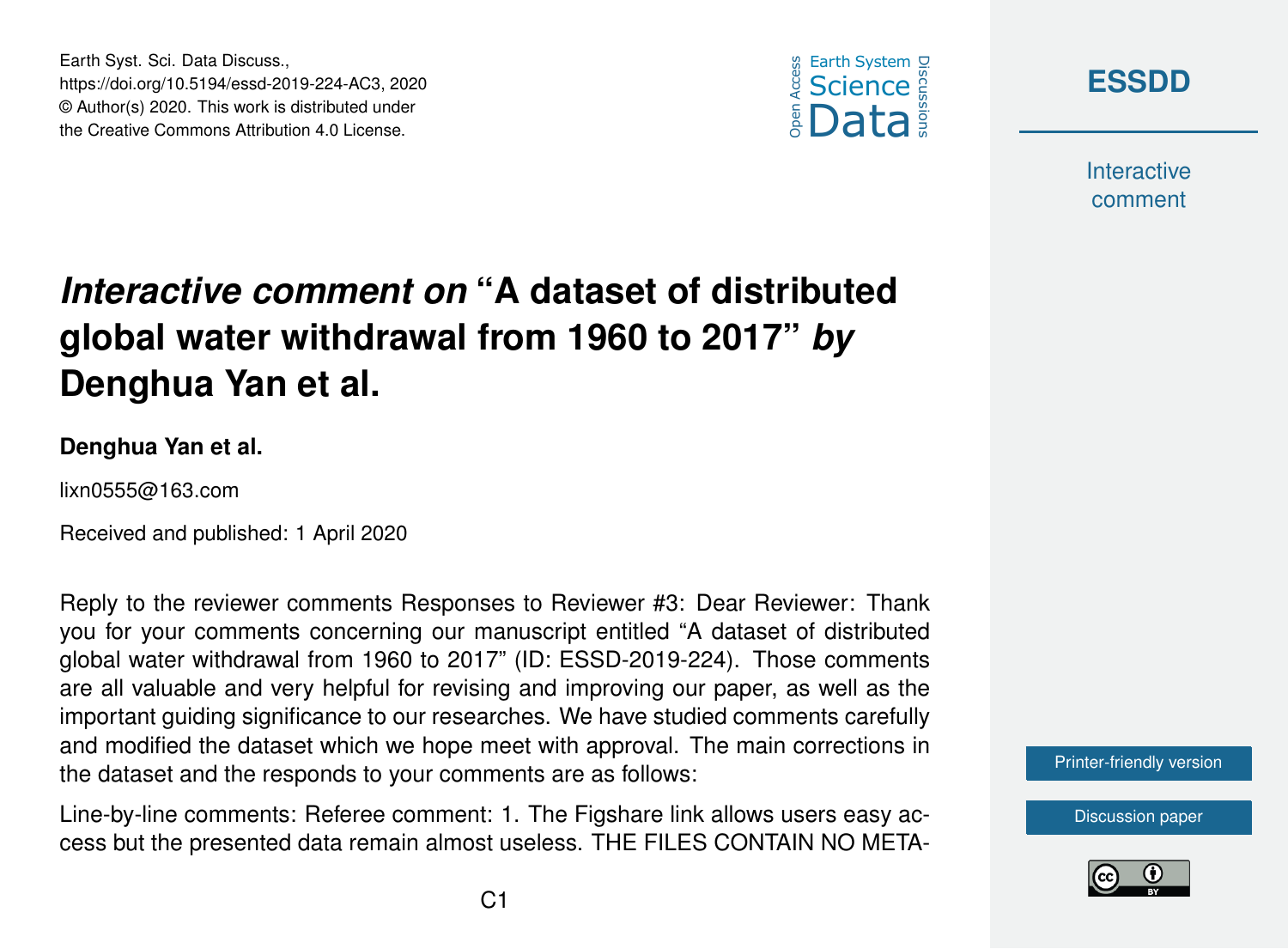DATA!! A user finds no column headings, no introductory lines (rows) of explanation or attribution, nothing to help the user know what he or she looks at. More information comes from the filename (e.g. Data\_W\_Sources) than from the files themselves. Most folders include only maps, not referenced or sorted except by date. Data availability section in the manuscript (lines 221 to 235) provides only minimal guidance. A large set of guidelines and taxonomies exist for surface water hydrology - the authors have neither used nor referenced any of that. Authors should look at almost any other ESSD product to find very good examples of how to present and record metadata. Not acceptable in present form. Entire text very weak, disorganized, confusing. This review highlights dozens of issues below. Basically, authors show some skill in mapping and interpolation, but have not shown understanding or skill with data or description to help users. Does not meet standards expected for a top data journal. Author's response: We introduced the attribute information of the dataset in the manuscript, which may not be detailed enough. Based on your comments, we will add metadata and provide more detailed data guidance in the manuscript. Author's changes to the manuscript: We will add the metadata, column headings, lines of explanation and we will provide more detailed data guidance in the data availability section.

Referee comment: 2. Line 29 - "United Nations World Water Development Report 2018": after authors have cited this report once (line 24) they should use a standard acronym. The report itself suggests a proper citation, which these authors should use. Author's response: Thank you. We will include a standard acronym and reference. Author's changes to the manuscript: In the revision, we will use a standard acronym and format of reference.

Referee comment: 3. Line 33 - "regularity of water space distribution" - What does this mean? Regularity in time or space? Regularity in classification? This entire introductory paragraph basically repeats the same issues two or three times. Whatever motivation might exist remains hidden by or obscured by random language. Author's response: What we want to express is that by studying changes in global water with-

### **[ESSDD](https://www.earth-syst-sci-data-discuss.net/)**

**Interactive** comment

[Printer-friendly version](https://www.earth-syst-sci-data-discuss.net/essd-2019-224/essd-2019-224-AC3-print.pdf)

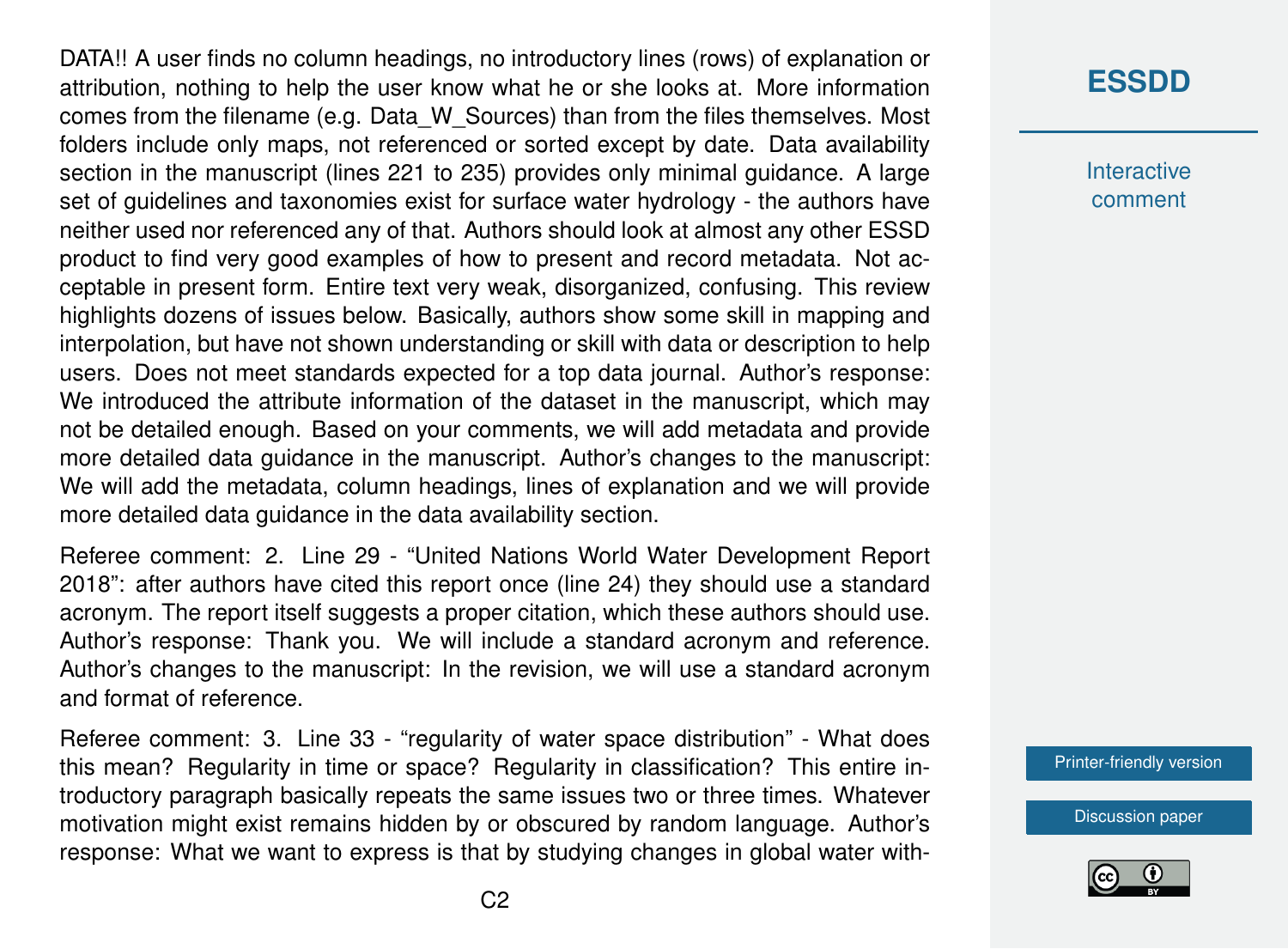drawal, accurately analyzing the structure of water withdrawal intensity, revealing the regional characteristics and spatial distribution of water withdrawal. Author's changes to the manuscript: That sentence will be changed to "regularity of the spatial and temporal distribution of water withdrawal".

Referee comment: 4. Line 35 - "withdrawal intensity is the main forms of water consumption" - Singular / plural confusion, happens frequently throughout the manuscript, often confuses the reader about what authors intend. Author's response: We will send the manuscript to a professional linguist for editing to ensure the readability of the manuscript. Author's changes to the manuscript: That sentence will be changed to "withdrawal intensity is the main form of water consumption".

Referee comment: 5. Lines 35 to 48: this entire paragraph reminds user that authors have produced a geographic data product, not a hydrologic data product. But, from the title, authors implied a hydrological product? Authors should make clear their intent, their tools and their skills. This is a GIS / mapping exercise, not an effort to produce a valid global hydrologic data product. Author's response: I think the hydrological data must contain the corresponding geographic information to be meaningful. There is no clear boundary between geographic data product and hydrologic data product, and all hydrologic data products need the support of geographic data. Author's changes to the manuscript: We will make clear the intent of manuscript in introduction.

Referee comment: 6. Line 54 - "errors in the statistics and collection of the original water withdrawal data": most users will know that accurate data on water supply or use remains highly restricted and highly distorted by most countries. Here the hydrology / geography confusion arises clearly: what use does a higher spatial resolution product have if the underlying data remain almost completely unreliable. These authors with their spatial GIS skills never address the fundamental issue of the quality or availability of the basic hydrological data? 7. Line 56 - "With the reference of the official data available, the accuracy of the data set is sufficient to meet the current research": yes, the authors can assemble and provide nice maps but the fundamental data remain almost **Interactive** comment

[Printer-friendly version](https://www.earth-syst-sci-data-discuss.net/essd-2019-224/essd-2019-224-AC3-print.pdf)

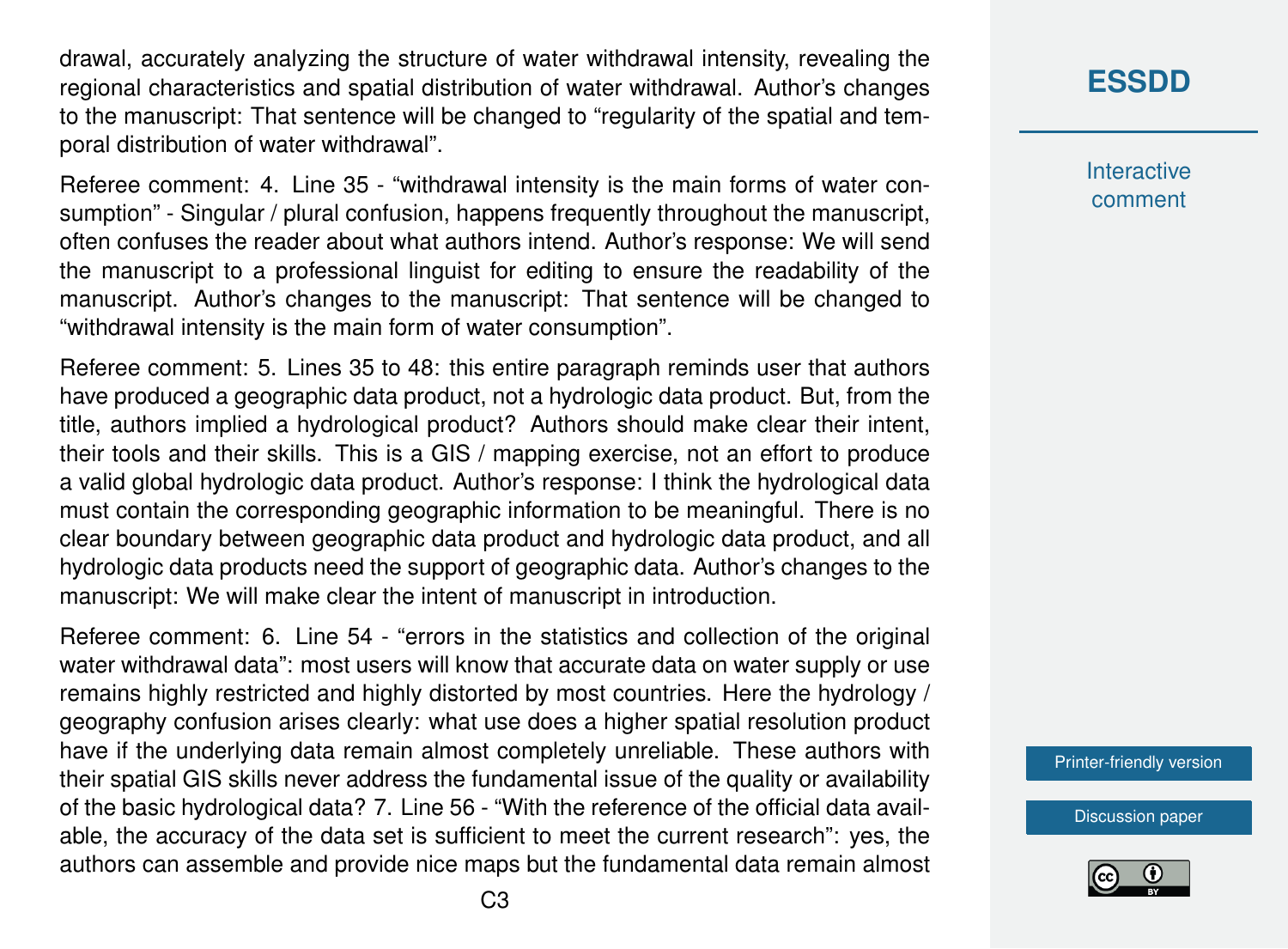useless. 8. Line 58 - "products that can reflect the spatial and temporal changes of water withdrawal in the world": No, strongly disagree. New maps from bad data, not an overall improvement. Author's response: First, all data cannot be guaranteed to be 100% accurate, but it is considered reliable as long as the data is within the allowed error range. There is almost no continuous long series of water withdrawal data globally, which leads to underestimation or overestimation in the analysis of global water consumption. Without global water withdrawal data, biases can arise in assessing social, economic and ecological water requirement and in developing water management strategies. Moreover, water withdrawal is not just a physical concept, and it contains a large number of socio-economic implications, so it is impossible for any research to calculate the water withdrawal of the world or even a region with 100% accuracy. The significance of this study is not to provide a set of datasets with 100% accuracy, but to provide a complete and credible data product based on the fact that there is currently no global water withdrawal data set. Of course, with the gradual increase of data collection, the accuracy of this data product can continue to be improved in the future. Author's changes to the manuscript: None

Referee comment: 9. Line 60 - "improvement of the accuracy of the original data": improvement of spatial resolution does not equal improvement of accuracy. Author's response: I acknowledge that the reviewer's view that "improvement of spatial resolution does not equal improvement of accuracy" is correct. It is clear, however, that the reviewer did not carefully review the manuscript. What we said on line 60 of the manuscript is that in the future, when the government releases data with better accuracy (e.g., water withdrawal data by region), we can further improve the accuracy of the dataset. Author's changes to the manuscript: None

Referee comment: 10. Line 62, Table 1: The FAO data products are notoriously unreliable. Likewise for other UN sources. Chinese sources seem perhaps interesting and useful but authors provide no publications, validations, or reliability analyses? Author's response: Although the data of FAO and other international organizations do

### **[ESSDD](https://www.earth-syst-sci-data-discuss.net/)**

**Interactive** comment

[Printer-friendly version](https://www.earth-syst-sci-data-discuss.net/essd-2019-224/essd-2019-224-AC3-print.pdf)

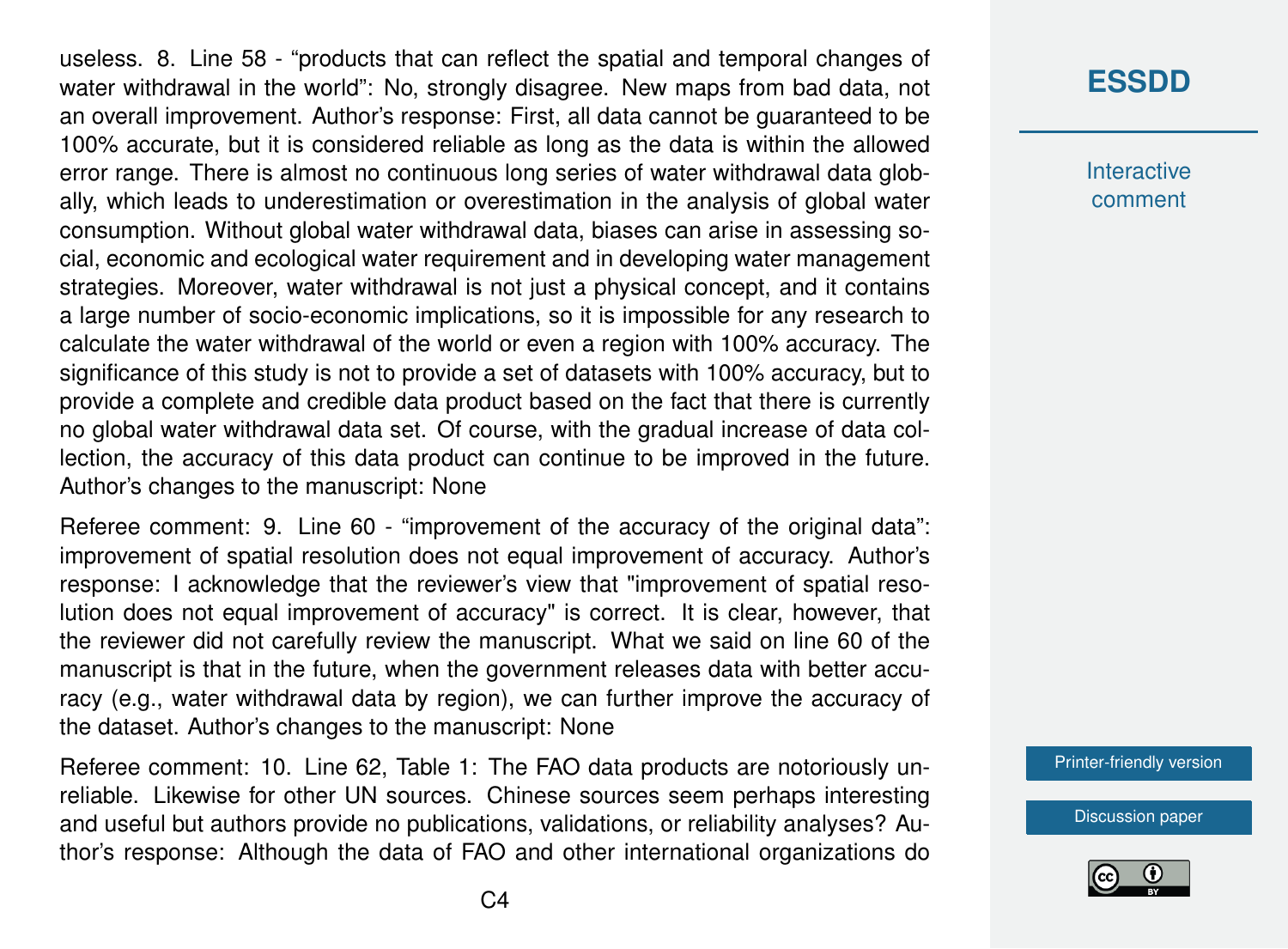have some deviations from the real data, the data is to a certain extent credible. A large amount of current water research worldwide is also based on existing FAO and other data. In addition, for more than 200 countries, we have collected a large amount of data released by national government departments. The credibility of these data is often higher than that of FAO. The introduction of these data sources and download links have been uploaded to the database of this study (lines 207 to 208). According to your opinion, we will supplement references in the manuscript with Chinese sources, validations, and reliability analyses. Author's changes to the manuscript: We will supplement references in the manuscript with Chinese sources, validations, and reliability analyses

Referee comment: 11. Lines 175 to 182: Here the authors provide a weak description of GlobeLand30, the Chinese remote sensing product (based on USGS Landsat). No details, no references, no uncertainties, nothing accessible or open access that can convince other users of the quality of this product. Author's response: The classified images used for the development of GlobeLand30-2010 data are mainly 30-meter multispectral images, including the United States Landsat TM5, ETM+ multispectral images, and the China Environmental Disaster Reduction Satellite (HJ-1). In the verification process, a total of more than 150,000 test samples in 9 categories were selected for accuracy evaluation. The overall accuracy of GlobeLand30-2010 data was 83.51%, and the Kappa coefficient was 0.78. The method of obtaining data and listing it in the manuscript, reviewers can download the data through this website. Since this set of data is not original, it was not uploaded to the database. Author's changes to the manuscript: We will add details, references and uncertainties about GlobeLand30 in the manuscript.

Referee comment: 12. Line 182 - "water is only used on artificial surface and cultivated land": Reader / user never learns what the authors mean by the term 'artificial surface' (reservoir?, impervious urban pavements?, compacted drought-impacted land with high run-off?) but the assumption stated in this phrase is almost certainly false.

# **[ESSDD](https://www.earth-syst-sci-data-discuss.net/)**

**Interactive** comment

[Printer-friendly version](https://www.earth-syst-sci-data-discuss.net/essd-2019-224/essd-2019-224-AC3-print.pdf)

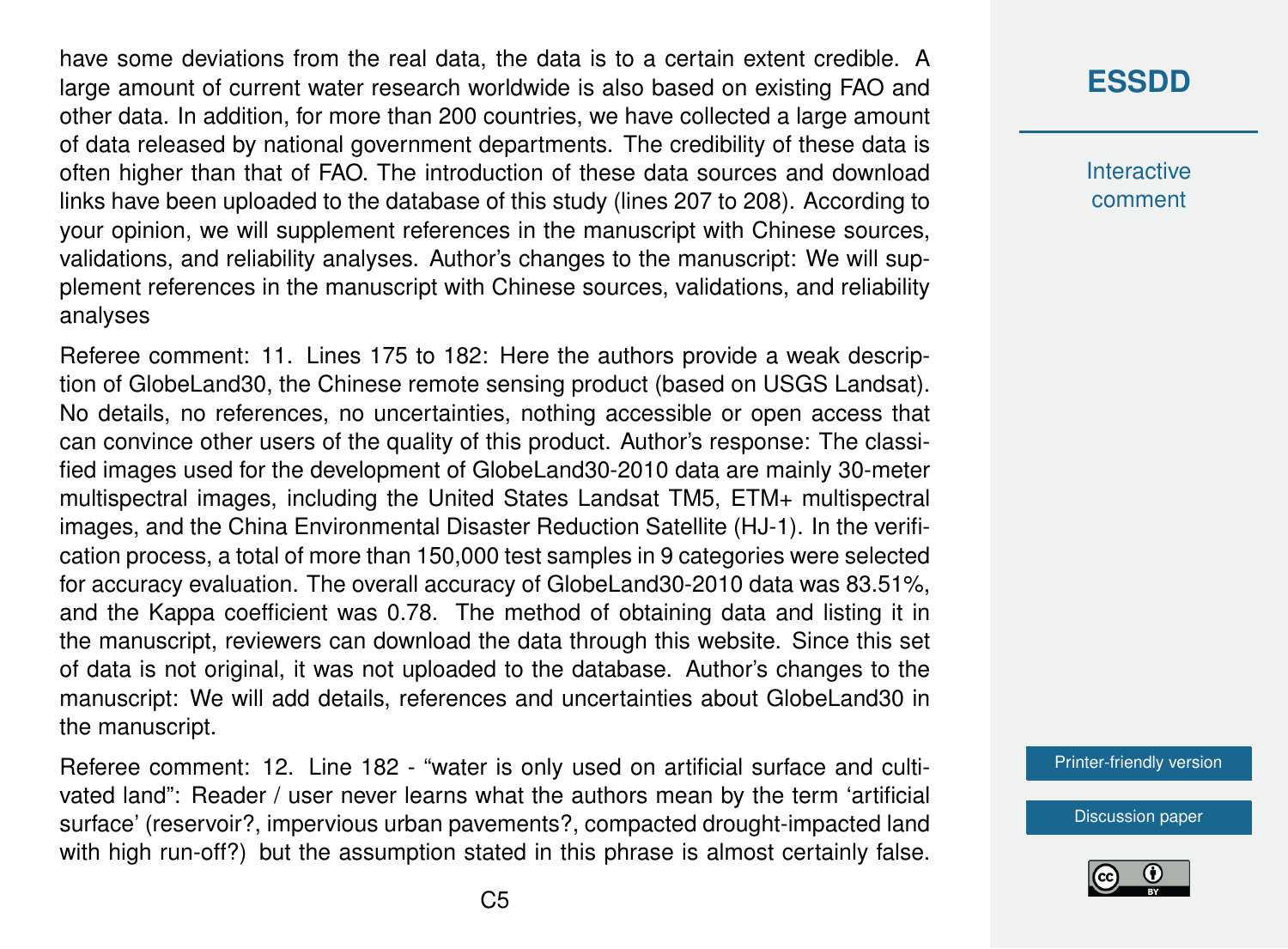The authors demonstrate no understanding whatsoever of surface hydrology! Author's response: Artificial surface refers to the surface formed by artificial construction activities, including various residential areas such as towns, industries, mines, and transportation facilities. The artificial surface mainly includes industrial and domestic water, and the cultivated land mainly includes agricultural water, so we are confident that the assumptions we have listed are correct. Author's changes to the manuscript: We will add the definition of artificial surface.

Referee comment: 13. Line 206 and following - Technical validation: Validation consists of comparing their interpolated products to two countries, India and China, for which they have data of higher spatial resolution. But from exactly the same FAO/UN national report source data! How does that represent independent data? Many other data products, including those derived from satellites (e.g LandSat or others), exist, for which these authors could at least construct some intercomparison maps. Not one quantitive assessment (run-off, storage, retention, etc.) in useful hydrological terms anywhere in the entire manuscript. Validation, uncertainty, reliability completely absent. Author's response: When we verified the data, we mainly verified our interpolation and extrapolation methods. For China and India, their data sources are from the data released by their governments, not the same data source (lines 211 to 213). We first assume that there are no data for some years, then use our method to obtain the data for these years and compare them with real data. Of course, the comparison in the manuscript is indeed insufficient, and we will add more data verification in the future. Author's changes to the manuscript: We will add more detailed data validation.

Referee comment: 14. Lines 64 to 205, Methods: This is basically a GIS, data-filling, data interpolation exercise, to fill in missing national reports and then to fill in spatial gaps. The authors, who may have skill in using these products and tools, give no indication that they understand, much less question, the underlying data. I repeat: better maps of unreliable data do not result in better data. 15. Line 216 - "dataset derived from the existing water withdrawal data is accurate" Authors may believe this,

## **[ESSDD](https://www.earth-syst-sci-data-discuss.net/)**

**Interactive** comment

[Printer-friendly version](https://www.earth-syst-sci-data-discuss.net/essd-2019-224/essd-2019-224-AC3-print.pdf)